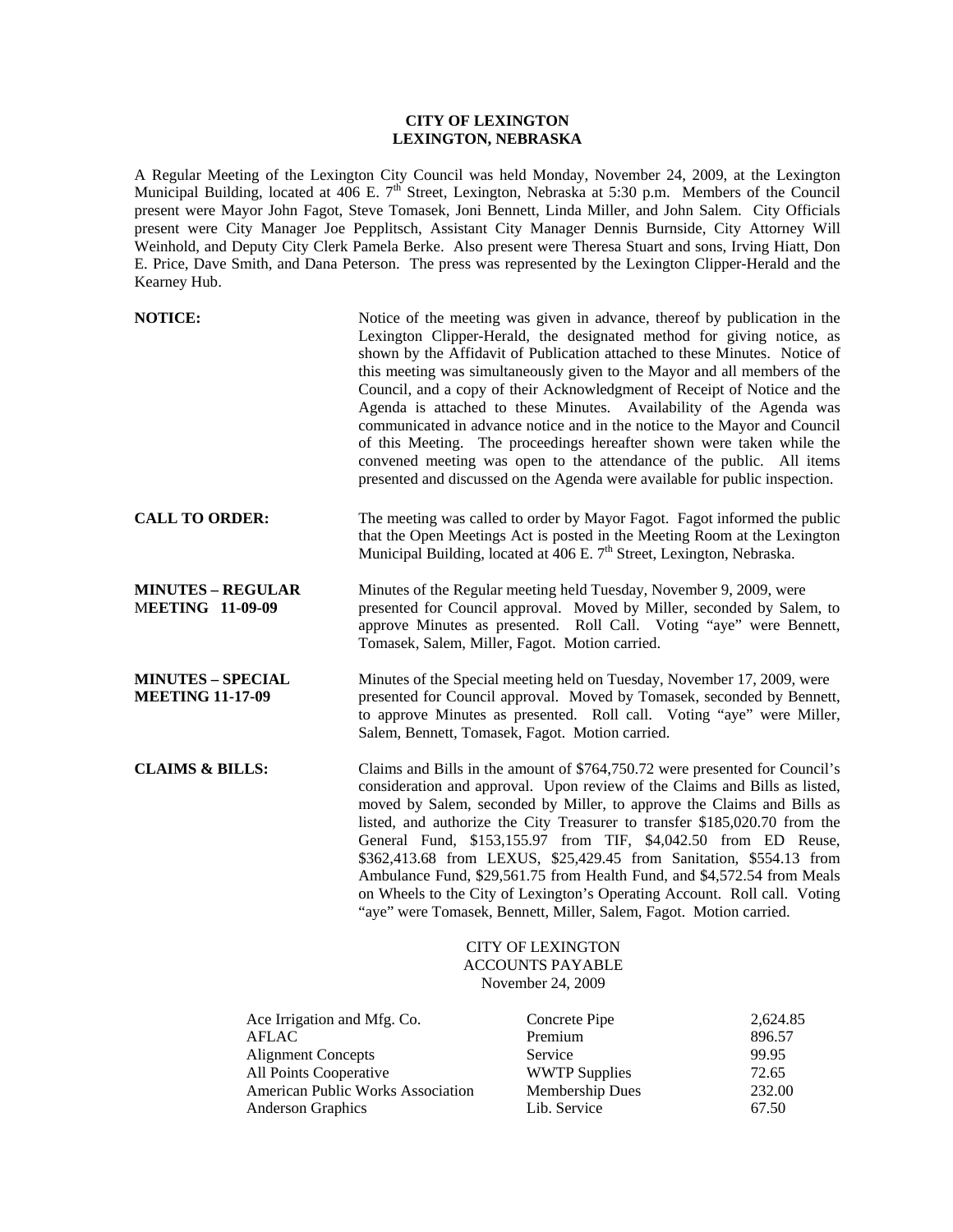| <b>Audio Editions</b>                       | <b>Books</b>                      | 611.35     |
|---------------------------------------------|-----------------------------------|------------|
| Barnes & Noble Inc.                         | <b>Books</b>                      | 79.92      |
| Becerra, Alma                               | Service                           | 50.00      |
| <b>Bibliographical Center for Research</b>  | Subscription                      | 16.30      |
| Blue Cross/Blue Shield of Minnesota         | Ambulance Refund                  | 80.27      |
| Bob's Auto Repair & Service                 | Repair                            | 389.76     |
| <b>Brenntag Great Lakes LLC</b>             | <b>WWTP Supplies</b>              | 262.50     |
| Business Office Systems, Inc.               | <b>Office Supplies</b>            | 322.94     |
| Capstone Press, Inc.                        | <b>Books</b>                      | 449.76     |
| Card Center/Orscheln                        | <b>WWTP Supplies</b>              | 41.99      |
| Cash-Wa Distributing                        | Food & Supplies                   | 718.20     |
| Central Fire & Safety, Inc.                 | Service                           | 194.50     |
| <b>Central Platte Natural Resource Dist</b> | PK Supplies                       | 172.80     |
| Child's World, The                          | <b>Books</b>                      | 239.20     |
| Community Redevelopment Authority           | CEL/Lex.Investors/Ford&Ford       | 130,304.21 |
| <b>Copycat Printing</b>                     | Insp. Supplies                    | 59.04      |
| <b>Crafts 'N Things</b>                     | Subscription                      | 21.97      |
| Demco                                       | Lib.Supplies                      | 611.03     |
| Do It Yourself                              | Subscription                      | 19.97      |
| DeZurik Water Controls                      | <b>WWTP Supplies</b>              | 495.00     |
| Eakes Office Plus                           | Supplies                          | 44.75      |
| <b>Fisher Scientific</b>                    | <b>WWTP Supplies</b>              | 66.66      |
| Follett Software Co.                        | Lib. Service                      | 660.00     |
| Gale Group, The                             | <b>Books</b>                      | 153.18     |
| Hach Company                                | <b>WWTP Supplies</b>              | 251.94     |
| <b>Health Claims Fund</b>                   | Claims                            | 24,811.27  |
| Holbein, Dahlas D.                          | Maint. & Cleaning                 | 1,000.00   |
| Huskers Illustrated                         | Subscription                      | 51.95      |
| <b>Ingram Library Services</b>              | <b>Books</b>                      | 426.42     |
| Kapco                                       | Lib. Supplies                     | 70.57      |
| Lexington Newspapers, Inc.                  | Publications                      | 386.13     |
| <b>Lexington Rural Fire Protection</b>      | Building Pmt.                     | 25,634.55  |
| Lexington True Value                        | <b>WWTP Supplies</b>              | 260.21     |
| Lexington Utilities System                  | <b>Utilities</b>                  | 23,659.29  |
| Lexington, City of                          | <b>Service Fees</b>               | 54,857.75  |
| Payroll                                     | Wages                             | 105,496.65 |
| <b>Social Security</b>                      | Employer Portion / FICA Med       | 7,833.40   |
| <b>First National Bank</b>                  | <b>Employer Portion / Pension</b> | 3,550.76   |
| <b>First National Bank</b>                  | <b>Police Pension</b>             | 1,584.58   |
| ICMA                                        | <b>City Manager Pension</b>       | 414.23     |
| Linda's Stitches & Creations                | <b>ST Supplies</b>                | 57.40      |
| Linweld                                     | <b>Ambulance Supplies</b>         | 41.95      |
| Martin Electric                             | Fire Dept. Supplies               | 7.90       |
| Matt Parrott and Sons Co.                   | <b>Office Supplies</b>            | 236.31     |
| Mead Lumber & Rental-Lexington              | ST/Bldg.Insp. Supplies            | 839.55     |
| Micromarketing, LLC                         | Lib.CD's                          | 1,502.08   |
| Miller & Associates                         | <b>Retainer Service</b>           | 800.00     |
| Misko Sports                                | Rec.Supplies                      | 73.50      |
| Moore Medical                               | <b>Ambulance Supplies</b>         | 23.89      |
| <b>Municipal Supply</b>                     | <b>WR Supplies</b>                | 1,709.78   |
| National Wildlife Federation                | Subscription                      | 19.95      |
| Naumann, Sondra                             | <b>Cleaning Service</b>           | 129.00     |
| Nebraska Dept. of Economic Development      | Orthman's CDBG Pmt.               | 4,042.50   |
| Nebraska Dept. of Health & Human Sv         | EL Refund                         | 1,563.95   |
| Nebraska Machinery                          | <b>ST</b> Supplies                | 114.73     |
| Nebraska Public Power District              | 0 & M                             | 65,500.00  |
| Nebraska Public Power District              | Adams T2 Rpl Swch/NSub 108 Cnv    | 134,750.17 |
|                                             |                                   |            |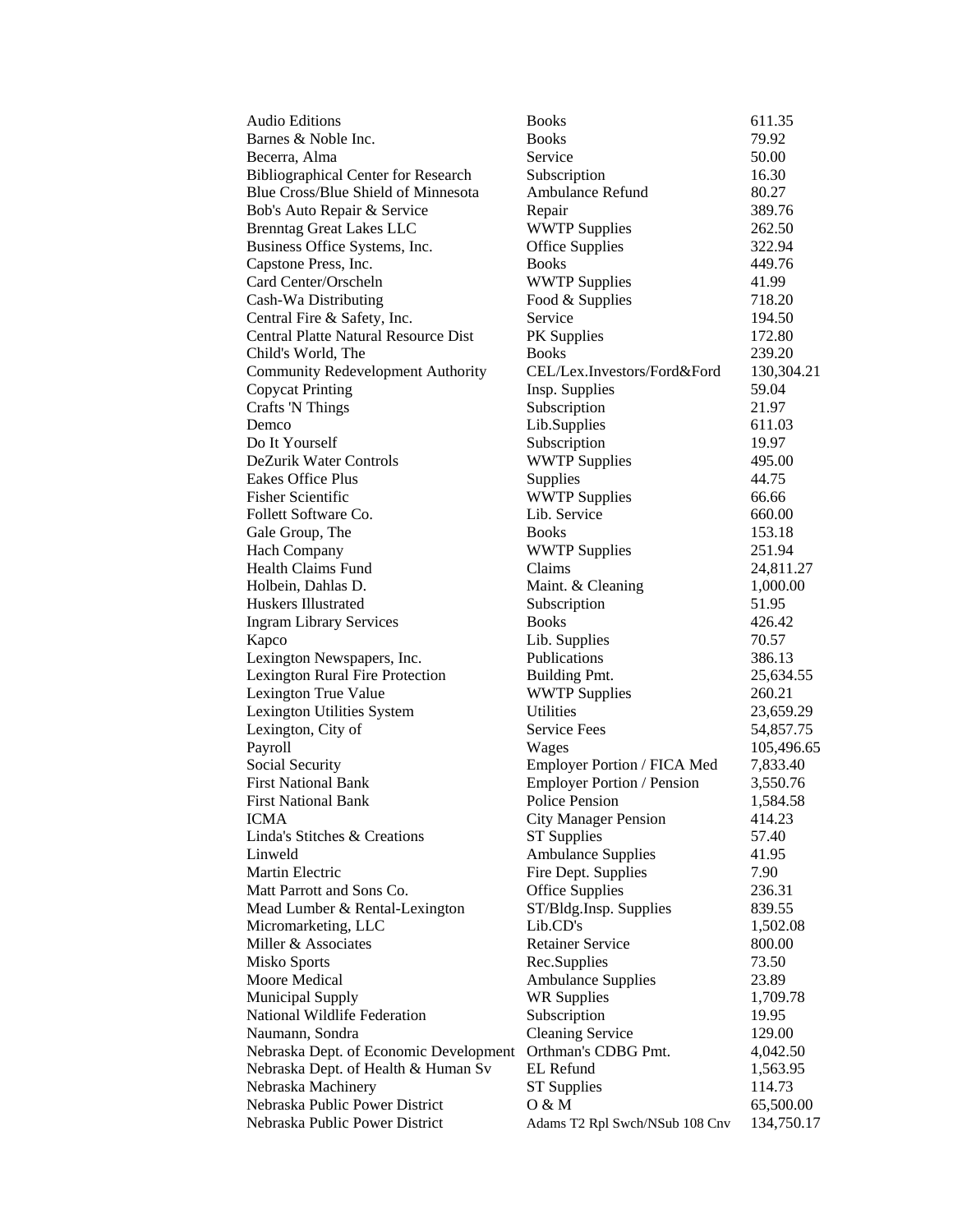| Nebraska Statewide Arboretum           | Membership Dues                               | 100.00    |
|----------------------------------------|-----------------------------------------------|-----------|
| Nebraska Waste Handlers                | Sludge Removal                                | 5,402.00  |
| Neopost                                | Postage                                       | 1,500.00  |
| <b>OMB's Express Police Supply</b>     | <b>Uniform Expense</b>                        | 37.98     |
| <b>Overton Community Center</b>        | Meals On Wheels                               | 100.00    |
| <b>Oxmoor House</b>                    | <b>Book</b>                                   | 39.91     |
| Paulsen, Inc.                          | Concrete                                      | 546.75    |
| Pinnacle Agency, The                   | <b>Bond Renewal</b>                           | 100.00    |
| Platte Valley Auto Mart                | Police Car                                    | 23,725.26 |
| <b>Plum Creek Cleaners</b>             | Supplies                                      | 219.50    |
| Plum Creek Medical Group               | Flu Shot                                      | 37.00     |
| <b>Roberts Dairy Company</b>           | <b>Beverages</b>                              | 146.53    |
| <b>Rourke Publishing Group</b>         | <b>Books</b>                                  | 89.24     |
| S & W Auto Parts, Inc.                 | <b>WWTP Supplies</b>                          | 9.11      |
| <b>Security First Bank</b>             | Wilkinson Development                         | 22,851.76 |
| Service Master Mid Nebraska            | Lib/GGC Cleaning Service                      | 2,950.00  |
| Source Gas, LLC                        | Gas Service                                   | 655.94    |
| <b>Statewide Collections</b>           | <b>Collection Fees</b>                        | 146.25    |
| Subway Sandwiches & Salads             | Food                                          | 78.94     |
| Team Detail & Quicklube                | Car Wash/Repair                               | 315.97    |
| Thompson Co., The                      | Food & Supplies                               | 247.36    |
| Thomsen, Kathleen                      | Conference                                    | 274.73    |
| TierOne-Lib. Petty Cash                | Postage/Supplies                              | 48.02     |
| <b>U-Save Business Equipment</b>       | WR/Fire/Bldg.Insp. Supplies                   | 42.35     |
| <b>USA Today</b>                       | Subscription                                  | 190.00    |
| <b>Verizon Wireless</b>                | Cellphone                                     | 51.07     |
| Wal-Mart                               | Supplies                                      | 239.52    |
| Weigl Publishers, Inc.                 | <b>Books</b>                                  | 92.25     |
| Bailey, Troy                           | <b>EL</b> Rebate                              | 300.00    |
| Blocher, Craig                         | <b>EL</b> Rebate                              | 1,325.00  |
| <b>Business Card</b>                   | Conference                                    | 409.36    |
| Capstone Press, Inc.                   | Book                                          | 17.99     |
| Card Center/Orscheln                   | Fire Dept. Supplies                           | 97.92     |
| Cash-Wa Distributing                   | Food & Supplies                               | 1,621.41  |
| Chapman, Randy                         | <b>EL</b> Rebate                              | 1,025.00  |
| Copper, Michael                        | Yard Clean up                                 | 240.00    |
| Dan's Sanitation                       | <b>Sanitation Fees</b>                        | 25,429.45 |
| Dawson Pest Control                    | <b>GGC</b> Service                            | 35.00     |
| Demco                                  | Lib. Supplies                                 | 598.32    |
| <b>Dutton-Lainson Company</b>          | <b>EL Supplies</b>                            | 790.95    |
| Electric Fixture & Supply              | Supplies                                      | 33.51     |
| Electronic Systems, Inc.               | <b>GGC</b> Service                            | 35.00     |
| FYR-TEK                                | Fire Dept. Supplies                           | 307.57    |
| Gnirk Lawn Care, Inc.                  | <b>Weed Spraying</b>                          | 933.00    |
| <b>Hach Company</b>                    | <b>Book</b>                                   | 276.95    |
| Health Claims Fund                     | Claims                                        | 3,853.91  |
| Jack's Uniforms and Equipment          | Patrol Car Equipment                          | 4,746.39  |
| Jim Phillips Const.                    | Sidewalk/13 <sup>th</sup> -Erie/Replace Fence | 4,659.67  |
| <b>Lexington Newspapers</b>            | Publications                                  | 8.99      |
| <b>Lexington True Value</b>            | Fire Dept. Supplies                           | 28.07     |
| Lexington, City of                     | Franchise/Service Fees                        | 49,524.23 |
| Misko Sports                           | Rec Supplies                                  | 88.15     |
| Money Handling Machines, Inc.          | Service Agreement                             | 495.00    |
| Nebr. Public Health Environmental Lab. | <b>WR</b> Testing                             | 956.00    |
| Nebraska Amateur Softball Association  | <b>State Tournament Bid Fees</b>              | 140.00    |
| Nebraska Truck & Equipment Co.         | Fire Dept. Service                            | 462.00    |
| Oxmoor House                           | Book                                          | 36.91     |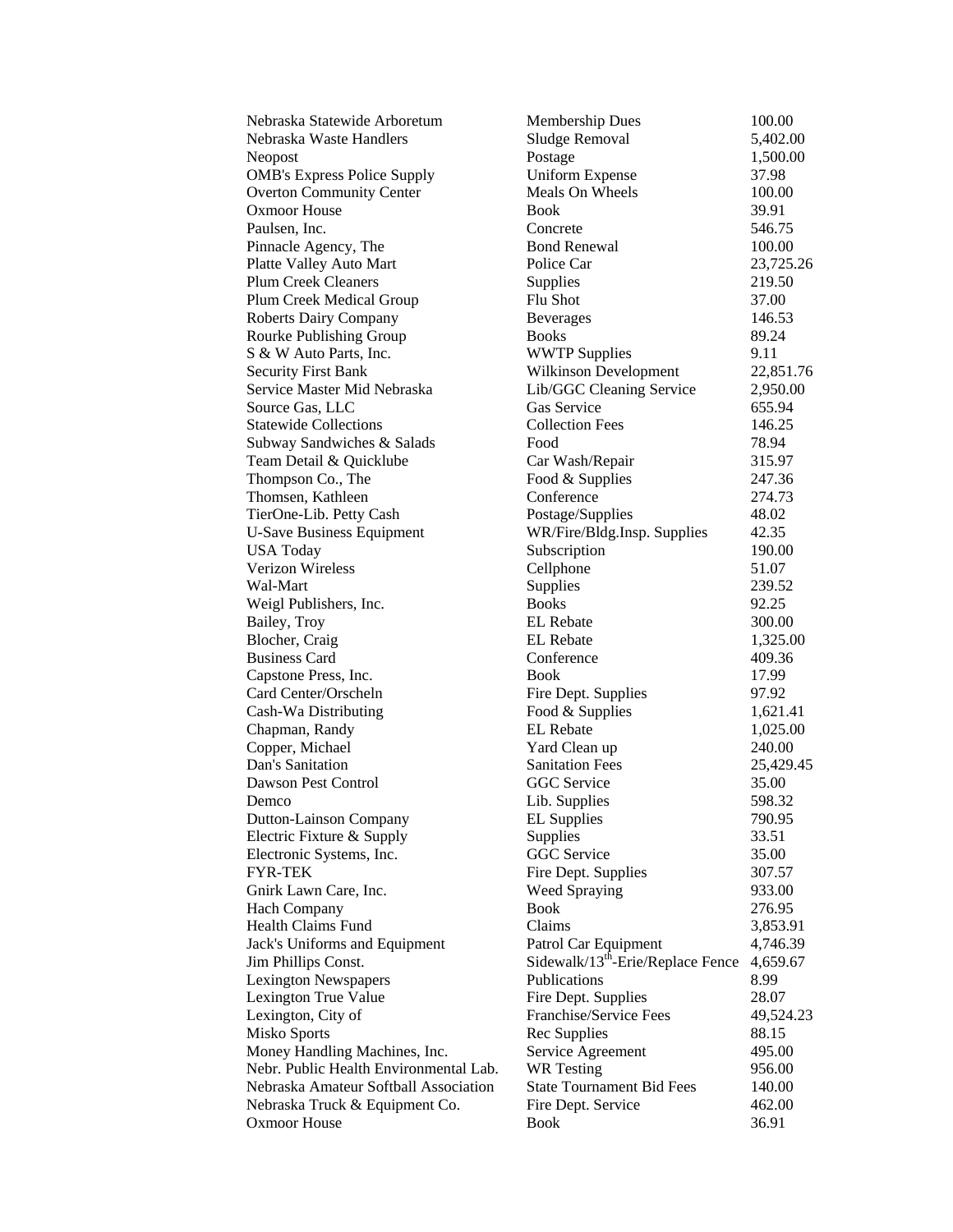| Robert's Dairy Company      | <b>Beverages</b>        | 155.68   |
|-----------------------------|-------------------------|----------|
| S & W Auto Parts, Inc.      | Fire Dept. Supplies     | 20.93    |
| Service Master Mid Nebraska | <b>Cleaning Service</b> | 78.75    |
| Spence, Mildred             | <b>EL</b> Rebate        | 1,175.00 |
| Sunland Books, Inc.         | <b>Books</b>            | 448.44   |
| T. O. Haas Tire Co., Inc.   | Repair                  | 26.00    |
| Thompson Company, The       | Food & Supplies         | 605.38   |
| TierOne-City Petty Cash     | Postage/Food/Supplies   | 22.34    |
| TierOne-Library Petty Cash  | Postage                 | 38.65    |
| U-Save Business Equipment   | Supplies/UPS Chgs.      | 355.42   |
| Vargas, Salvador            | EL Rebate               | 1,050.00 |
| <b>Verizon Wireless</b>     | Cellphone               | 67.82    |
| Village Uniform             | <b>GGC</b> Supplies     | 14.20    |
| Wal-Mart                    | Supplies                | 217.74   |
|                             |                         |          |

### TOTAL CLAIMS: 764,750.72

**RESOLUTION:** Theresa Stuart requested approval from Council for the 1888 Subdivision final plat. She explained that this area would be used for residential purposes, separate from their farm holdings. Pepplitsch explained that as the area is less than 10 acres, a subdivision is required. Following discussion, Resolution No. 09-27 was read. Moved by Salem, seconded by Tomasek, to approve Resolution No 09-27 as presented. Roll call. Voting "aye" were Bennett, Miller, Tomasek, Salem, Fagot. Motion carried.

## RESOLUTION NO. 09-27 1888 SUBDIVISION

## BE IT RESOLVED BY THE MAYOR AND COUNCIL OF THE CITY OF LEXINGTON, NEBRASKA, AS FOLLOWS:

The plat of 1888 SUBDIVISION, a part of Government Lot Three (3) in the Northeast Quarter (NE1/4) of the Northwest Quarter (NW1/4) of Section Three (3), Township Nine (9) North, Range Twenty-one West of the Sixth Principal Meridian, Dawson County, Nebraska, duly made out, acknowledged and certified, and the same hereby is approved, accepted and ordered filed and recorded in the office of the Register of Deeds of Dawson County, Nebraska.

PASSED AND APPROVED November 24, 2009.

## CITY OF LEXINGTON, NEBRASKA

BY: John Fagot, Mayor

ATTEST: Pamela Berke, Deputy City Clerk

# **PUBLIC HEARING:** Mayor Fagot opened the public hearing to consider the rezoning of 1888 Subdivision from A-1 Agricultural to R-1 Residential. The rezone is necessary due to the size of the subdivision. There being no public comments, the public hearing was closed.

An Ordinance entitled "AN ORDINANCE TO REZONE LOT 1, 1888 SUBDIVISION, FROM A-1, AGRICULTURAL DISTRICT, TO R-1 SINGLE FAMILY RESIDENTIAL; TO REPEAL ALL ORDINANCES OR SECTIONS OF ORDINANCES IN CONFLICT HEREWITH; TO PROVIDE FOR AN EFFECTIVE DATE AND FOR PUBLICATION IN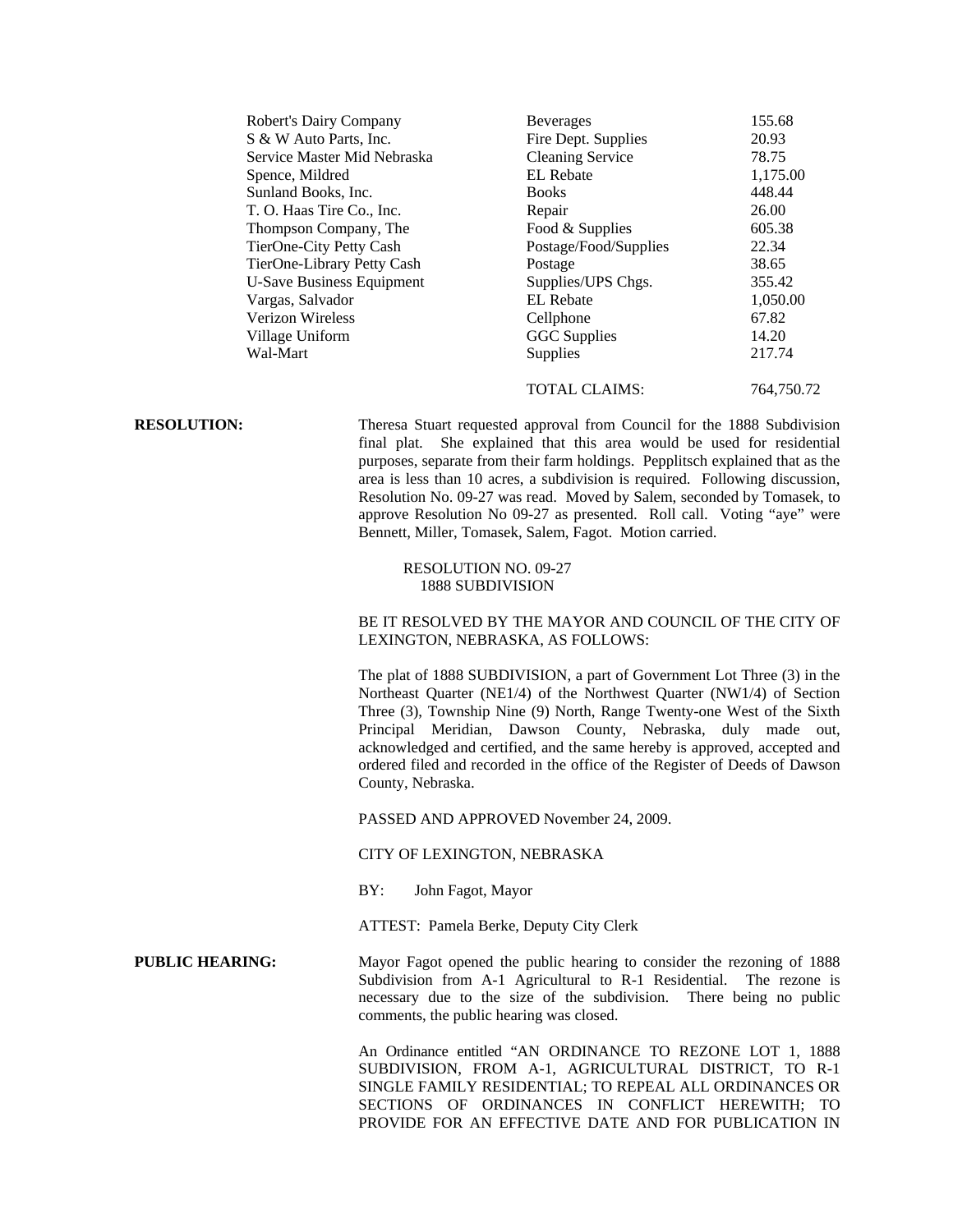|                            | PAMPHLET FORM" was read by title. Following discussion, moved by<br>Salem, seconded by Miller, to suspend the rules regarding the reading of an<br>ordinance on three separate occasions. Roll call. Voting "aye" were<br>Bennett, Tomasek, Miller, Salem, Fagot. Motion carried.                                                                                                                                                                                                                                                                                                                                                                                                                                                                                                              |
|----------------------------|------------------------------------------------------------------------------------------------------------------------------------------------------------------------------------------------------------------------------------------------------------------------------------------------------------------------------------------------------------------------------------------------------------------------------------------------------------------------------------------------------------------------------------------------------------------------------------------------------------------------------------------------------------------------------------------------------------------------------------------------------------------------------------------------|
|                            | Ordinance No. 2273 was read on final reading. Moved by Salem, seconded<br>by Bennett, to approve Ordinance No. 2273 on final reading. Voting "aye"<br>were Tomasek, Miller, Bennett, Salem, Fagot. Motion carried.                                                                                                                                                                                                                                                                                                                                                                                                                                                                                                                                                                             |
| <b>SPECIAL USE PERMIT:</b> | Mayor Fagot opened a public hearing to consider a special use permit<br>application by Irving Hiatt for Lots 3 and 4, Westminster Woods Subdivision.<br>Per the special use agreement, Hiatt must request a special use permit for any of<br>the lots in the subdivision before any use may be permitted. He explained that<br>the building on Lot 3 would be used as an auction house and the remaining area<br>of Lot 3 and 4 would be used for the construction of storage buildings and cargo<br>container storage. Following discussion, moved by Miller, seconded by<br>Tomasek, to approve the special use permit application by Irving Hiatt for Lots<br>3 & 4, Westminster Woods Subdivision. Roll call. Voting "aye" were Bennett,<br>Salem, Miller, Tomasek, Fagot. Motion carried. |
| <b>PUBLIC HEARING:</b>     | Mayor Fagot opened the public hearing to consider the annexation of Price's<br>Third Addition into the corporate limits. Pepplitsch explained the process<br>according the state statutes and noted that Don Price intended to have this<br>addition annexed into the corporate limits. There being no comments, the<br>public hearing was closed.                                                                                                                                                                                                                                                                                                                                                                                                                                             |
| <b>RESOLUTION:</b>         | Resolution No. 09-28 was presented for Council consideration. Moved by<br>Tomasek, seconded by Salem, to approve Resolution No. 09-28 as presented.<br>Roll call. Voting "aye" were Bennett, Miller, Salem, Tomasek, Fagot. Motion<br>carried.                                                                                                                                                                                                                                                                                                                                                                                                                                                                                                                                                 |
|                            | <b>RESOLUTION NO. 09-28</b><br>PRICE'S THIRD ADDITION                                                                                                                                                                                                                                                                                                                                                                                                                                                                                                                                                                                                                                                                                                                                          |
|                            | BE IT RESOLVED BY THE MAYOR AND COUNCIL OF THE CITY OF<br>LEXINGTON, NEBRASKA, AS FOLLOWS:                                                                                                                                                                                                                                                                                                                                                                                                                                                                                                                                                                                                                                                                                                     |
|                            | That PRICE'S THIRD ADDITION, to the City of Lexington, Nebraska, shall<br>be included within the corporate limits of the City and become a part of the City<br>for all purposes whatsoever and the inhabitants of the Addition shall be entitled<br>to all the rights and privileges and be subject to all the laws, ordinances, rules<br>and regulations of the City.                                                                                                                                                                                                                                                                                                                                                                                                                         |
|                            | PASSED AND APPROVED NOVEMBER 24, 2009.                                                                                                                                                                                                                                                                                                                                                                                                                                                                                                                                                                                                                                                                                                                                                         |
|                            | CITY OF LEXINGTON, NEBRASKA                                                                                                                                                                                                                                                                                                                                                                                                                                                                                                                                                                                                                                                                                                                                                                    |
|                            | BY:<br>John Fagot, President of the Council                                                                                                                                                                                                                                                                                                                                                                                                                                                                                                                                                                                                                                                                                                                                                    |
|                            | ATTEST: Pamela Berke, Deputy City Clerk                                                                                                                                                                                                                                                                                                                                                                                                                                                                                                                                                                                                                                                                                                                                                        |
| <b>PUBLIC HEARING:</b>     | Mayor Fagot opened the public hearing to consider the rezoning of Price's<br>Third Addition from R-1 Residential to R-4 Mobile Home Dwelling. Dana<br>Petersen, Miller & Associates, gave an overview of the plans for the<br>addition, including potential housing unit placement, green space and utility<br>easements. Pepplitsch gave an overview of how the mobile home park will                                                                                                                                                                                                                                                                                                                                                                                                         |